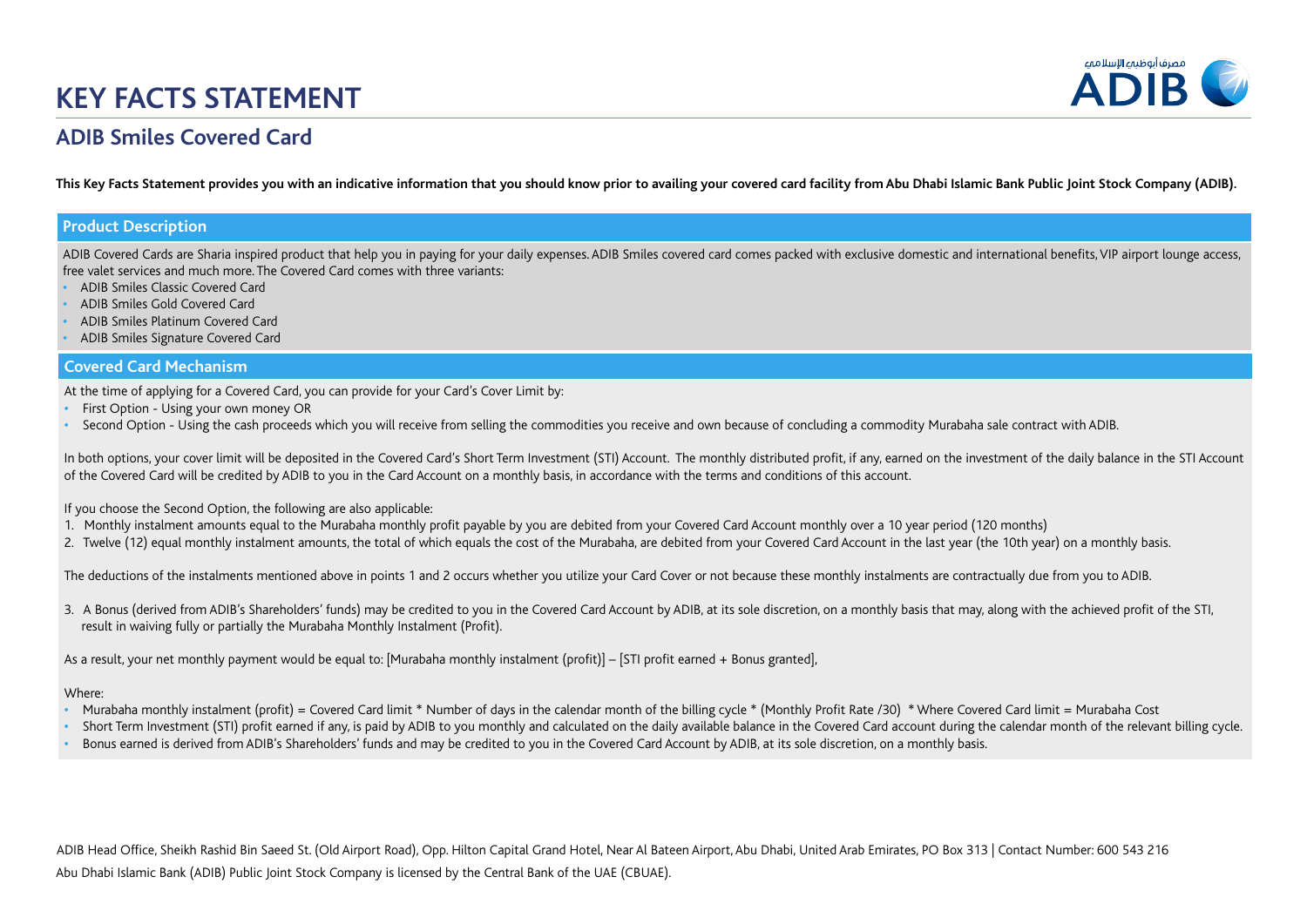

| Murabaha Structure                                                                                        |                                                                                                                                                                                                                                                                                                                                                                                                              |                                                                                                                                                                  |                                                                                                                                                                  |                                                                                                                                                                  |
|-----------------------------------------------------------------------------------------------------------|--------------------------------------------------------------------------------------------------------------------------------------------------------------------------------------------------------------------------------------------------------------------------------------------------------------------------------------------------------------------------------------------------------------|------------------------------------------------------------------------------------------------------------------------------------------------------------------|------------------------------------------------------------------------------------------------------------------------------------------------------------------|------------------------------------------------------------------------------------------------------------------------------------------------------------------|
| Murabaha Contract related to the Covered Card                                                             | Islamic contract between you and the Bank, under which the Bank sells to you an undivided common share in a quantity of specific commodities that is owned<br>by the Bank through Murabaha means on a deferred payment over 10 years tenor, where the Murabaha cost and the profit amount are fully disclosed to you. To<br>continue utilizing the card, it must be renewed after a period of 10 (ten) years |                                                                                                                                                                  |                                                                                                                                                                  |                                                                                                                                                                  |
| Murabaha Profit Amount                                                                                    | Profit paid by you to the Bank under the Murabaha sale contract, where both cost price and profit amount equal the total sale price.                                                                                                                                                                                                                                                                         |                                                                                                                                                                  |                                                                                                                                                                  |                                                                                                                                                                  |
| <b>Key Product Features</b>                                                                               |                                                                                                                                                                                                                                                                                                                                                                                                              |                                                                                                                                                                  |                                                                                                                                                                  |                                                                                                                                                                  |
| Minimum Payment                                                                                           | 5% of the monthly utilized amount of cover amount ("Present Balance") as shown in the monthly statement of the relevant statement period or AED 100, which-<br>ever is higher                                                                                                                                                                                                                                |                                                                                                                                                                  |                                                                                                                                                                  |                                                                                                                                                                  |
| Grace period                                                                                              | Up to 55 days from the date of transaction                                                                                                                                                                                                                                                                                                                                                                   |                                                                                                                                                                  |                                                                                                                                                                  |                                                                                                                                                                  |
| Smiles quarterly bonus                                                                                    | 10,000 Smiles points as quarterly bonus subject to meeting the spend criteria of AED 25,000 each quarter                                                                                                                                                                                                                                                                                                     |                                                                                                                                                                  |                                                                                                                                                                  |                                                                                                                                                                  |
| Smiles Buy one get one membership                                                                         | When you apply for the card you are entitled to receive Complimentary subscription to Smiles Unlimited Buy 1 get 1 on Smiles Signature, Platinum and Gold Cards                                                                                                                                                                                                                                              |                                                                                                                                                                  |                                                                                                                                                                  |                                                                                                                                                                  |
| Smiles Points Redemption                                                                                  | Buy one get one in 1,250 restaurants and 750 lifestyle outlets                                                                                                                                                                                                                                                                                                                                               |                                                                                                                                                                  |                                                                                                                                                                  |                                                                                                                                                                  |
| Airport Lounge Access via Veloce                                                                          | Unlimited Airport Lounge access to over 60 Veloce airport lounges across the globe for ADIB Smiles Gold and Platinum Cards<br>Airport access via loungekey for Signature Card                                                                                                                                                                                                                                |                                                                                                                                                                  |                                                                                                                                                                  |                                                                                                                                                                  |
| Valet parking                                                                                             | 4 standard valet parking every month at selected locations on Smiles Signature and Platinum Cards                                                                                                                                                                                                                                                                                                            |                                                                                                                                                                  |                                                                                                                                                                  |                                                                                                                                                                  |
| Cash Withdrawal Limit                                                                                     | 100% of the Covered Limit                                                                                                                                                                                                                                                                                                                                                                                    |                                                                                                                                                                  |                                                                                                                                                                  |                                                                                                                                                                  |
| Over Limit                                                                                                | You are not allowed to go over limit on transactions                                                                                                                                                                                                                                                                                                                                                         |                                                                                                                                                                  |                                                                                                                                                                  |                                                                                                                                                                  |
| <b>Benefits</b>                                                                                           | <b>ADIB Smiles Classic Card</b>                                                                                                                                                                                                                                                                                                                                                                              | <b>ADIB Smiles Gold Card</b>                                                                                                                                     | <b>ADIB Smiles Platinum Card</b>                                                                                                                                 | <b>ADIB Smiles Signature Card</b>                                                                                                                                |
| Smiles Points<br>(Earn smile points for every spend of AED 5 or<br>equivalent amount in Non-AED currency) | Local AED spends: 4 Points<br>International Non-AED Transactions:<br>6 Points<br>Specific category spends <sup>1</sup> : 1 Point<br>1 Points Smiles App Spends: 12 Points                                                                                                                                                                                                                                    | Local AED spends: 6 Points<br>International Non-AED Transactions:<br>8 Points<br>Specific category spends <sup>1</sup> : 1 Point<br>Smiles App spends: 16 Points | Local AED spends: 8 Points<br>International Non-AED Transactions:<br>10 Points<br>Specific category spends <sup>1</sup> : 1 Point<br>Smiles App spend: 20 Points | Local AED Spends: 10 Smiles point<br>International Non-AED spends:<br>15 point<br>Specific category spends <sup>1</sup> : 1 point<br>Smiles APP spend: 30 points |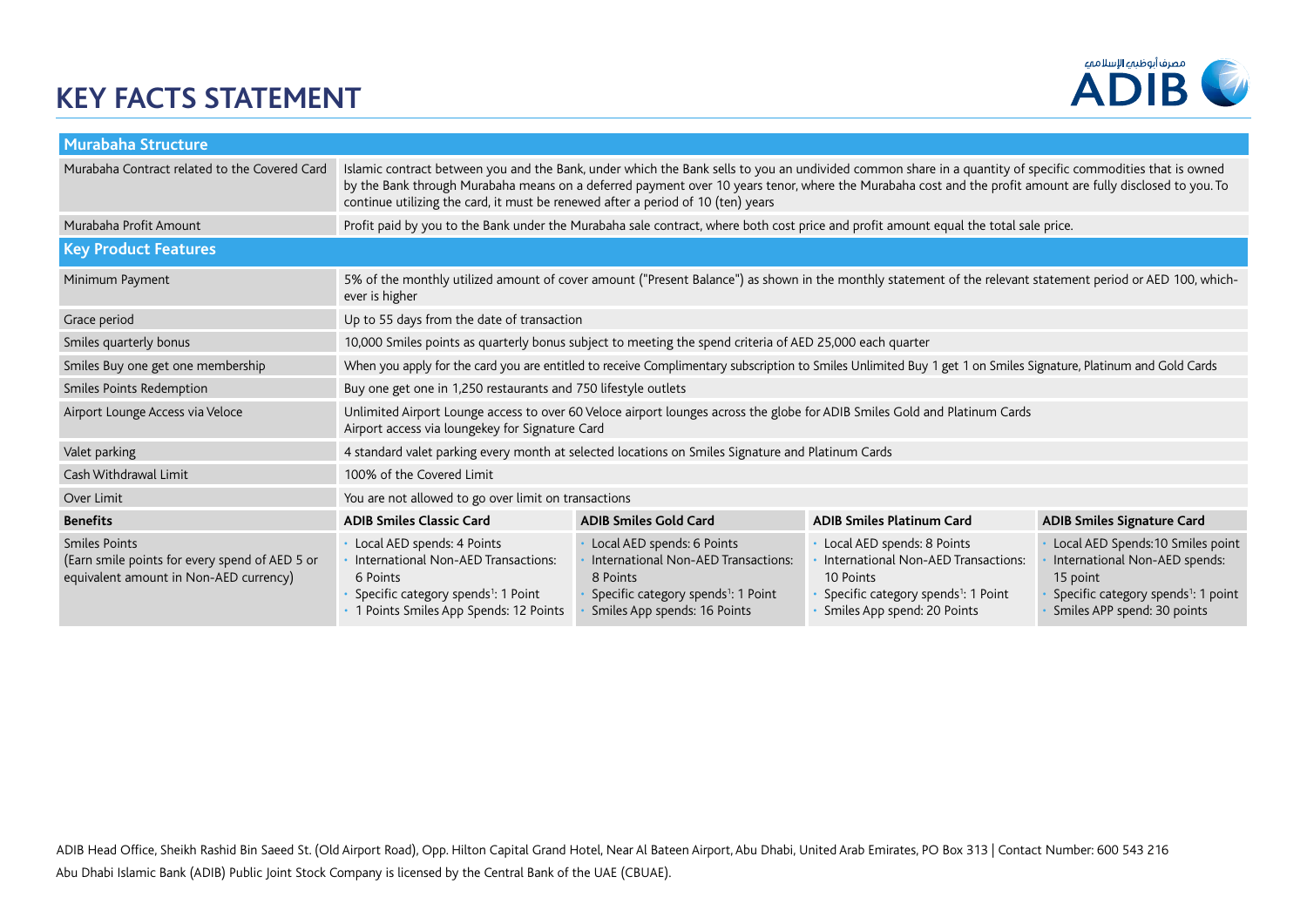

| <b>Fees and Charges</b>                                           |                                                                                                                                                                                                                                          |                              |                                  |                                   |
|-------------------------------------------------------------------|------------------------------------------------------------------------------------------------------------------------------------------------------------------------------------------------------------------------------------------|------------------------------|----------------------------------|-----------------------------------|
| Monthly Profit Rate (Fixed)                                       | Monthly profit rate for the ADIB Smiles Visa Classic, Gold, Platinum and Signature Card is 3.29%                                                                                                                                         |                              |                                  |                                   |
| Fees                                                              | <b>ADIB Smiles Classic Card</b>                                                                                                                                                                                                          | <b>ADIB Smiles Gold Card</b> | <b>ADIB Smiles Platinum Card</b> | <b>ADIB Smiles Signature Card</b> |
| Annual Fee                                                        | <b>NIL</b>                                                                                                                                                                                                                               | AED 299 + VAT                | AED 999 + VAT                    | AED 1199 + VAT                    |
| Supplementary card issuance (5th card onwards)                    | <b>NIL</b>                                                                                                                                                                                                                               | AED 299 + VAT                | AED 999 + VAT                    | AED 1199 + VAT                    |
| Donation commitment to Charity in case of a late<br>payment event | AED 100<br>This donation commitment is applied to the Covered Card account in case you make no payment towards the due amount by the cycle date. Some part of this<br>amount is retained by the Bank towards actual collection expenses. |                              |                                  |                                   |
| ATM Cash Withdrawal Fee <sup>2</sup>                              | 3% of the withdrawal amount (minimum AED 99) + VAT                                                                                                                                                                                       |                              |                                  |                                   |
| Card Replacement Fee <sup>3</sup>                                 | $AED$ 75 + VAT                                                                                                                                                                                                                           |                              |                                  |                                   |
| Monthly Contribution related to Takaful Scheme<br>(optional)      | 0.77 fils per AED 100 cover amount utilized                                                                                                                                                                                              |                              |                                  |                                   |
| Fee <sup>4</sup> for liability/no liability certificate           | $AED 50 + VAT$                                                                                                                                                                                                                           |                              |                                  |                                   |
| Fee for copy of additional statement                              | $AED 45 + VAT$                                                                                                                                                                                                                           |                              |                                  |                                   |
| Fee for copy of sales receipt                                     | $AED$ 25 + VAT                                                                                                                                                                                                                           |                              |                                  |                                   |

Note: VAT means "value added tax" imposed on the supply of goods or services under Law No. 8 of 2017 and the related executive regulations or any similar future taxes. For complete list for Schedule of charges please visit https://adib.com/en/SiteAssets/cards-documents/ADIB\_Covered-Cards\_Schedule-of-Charges\_and\_Fees.pdf. This is subject to change as per the instruction of Federal Tax Authority. VAT is exclusive on all above fees and charges unless specified

### **Key Requirements, Limitations, Obligations and Risks**

The following eligibility criteria as mandated by the UAE Central Bank will be applied while evaluating the applicant's eligibility for a covered card:

- 1. Minimum age of the consumer to be 21 years
- 2. Minimum monthly income of the consumer to be AED 5,000
- 3. Maximum Debt Service Ratio (total monthly obligations towards financial facilities as a component of monthly income) should not exceed 50% (30% for pensioners), 5% of which is related to your minimum Covered Card monthly payment.

Note: You shall not provide your password or share your personal identification number (PIN) to anyone or leave them written down and accessible to others to observe.

| <b>Financial Terms</b>  |                                                                                                                                                 |
|-------------------------|-------------------------------------------------------------------------------------------------------------------------------------------------|
| Cover Amount            | The maximum amount available on the covered card for your use.<br>Note: ADIB encourage you to use covered cards only for necessary expenditure. |
| Minimum Monthly Payment | The minimum amount that you need to pay by the payment due date to ensure that the covered card account is not overdue.                         |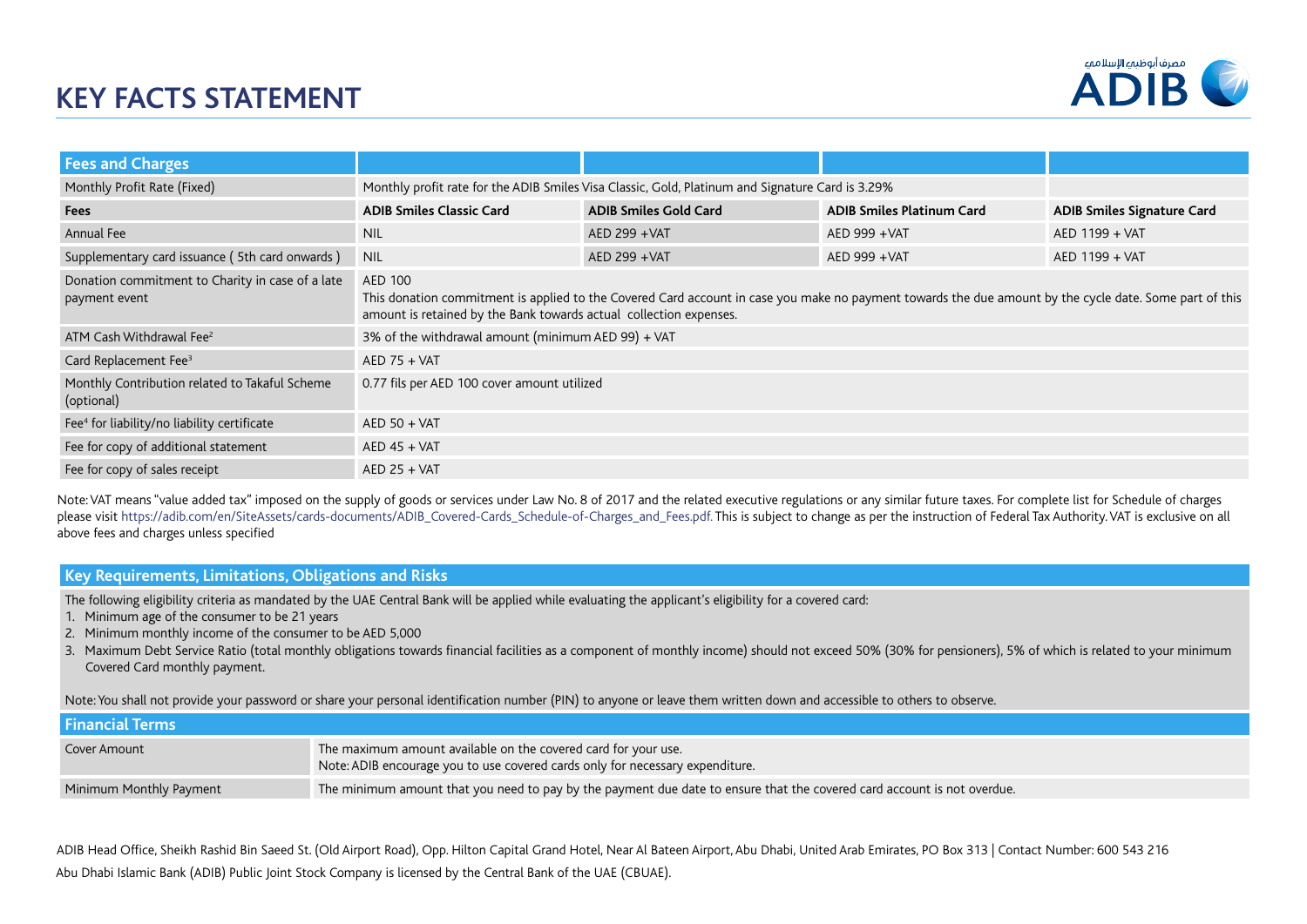

| <b>Financial Terms</b>  |                                                                                                                                                 |
|-------------------------|-------------------------------------------------------------------------------------------------------------------------------------------------|
| Cover Amount            | The maximum amount available on the covered card for your use.<br>Note: ADIB encourage you to use covered cards only for necessary expenditure. |
| Minimum Monthly Payment | The minimum amount that you need to pay by the payment due date to ensure that the covered card account is not overdue.                         |

#### **Key Disclosures**

1. ADIB Covered Card Terms and Conditions apply that prohibit using ADIB Covered Card for any non-Shari'a complaint products/ services as determined by the Internal Shari'a Supervisory committee of ADIB including but not limited to, alcohol, pork products, gambling, tobacco, casinos, bars, nightclubs, merchants selling and/or providing pornography related products and/or services.

2. The Bank will share the cardholder's data and financial position with AL Etihad Credit Bureau as mandated by the UAE Central Bank. The facility extended and any delay/ missing payments will therefore have an impact on your credit history and ability to take other facilities.

#### **Amendment of Terms and Conditions and Schedule of Charges:**

The Bank reserves the right to amend the ADIB Covered Card Terms and Conditions, Schedule of Charges Banking Services and Tariff Board and other fees payable by the Cardholder from time to time after giving a notice period of at least 60 calendar days, after which the changes shall become effective.

Current ADIB Covered Card Terms and conditions are available at https://www.adib.ae/en/SiteAssets/Cards-terms-and-conditions/ADIB\_Covered-Card\_terms\_and\_conditions.pdf and Schedule of Charges are available at https://adib.com/en/SiteAssets/cards-documents/ADIB\_Covered-Cards\_Schedule-of-Charges\_and\_Fees.pdf

Includes cash withdrawal at ATMs, Exchange Houses or similar, transfer of the original cover of the Card to any ADIB Account. This will also include all Transactions at merchants classified as "Security Brokers/Dealers" (under Visa Merchant Category Code 6211) including but not limited to National Bonds Corporation Transactions. Additionally, such Transactions will not qualify for Miles, Cashback or any other reward scheme. <sup>2</sup>Will not be charged for damaged Cards if the Cardholder delivers the damaged Card to the Bank

<sup>3</sup>The Monthly Contribution includes the Monthly Takaful Contribution and the fee of the arrangement, distribution and other services related to the Takaful scheme. For Takaful products, all contribution amounts are inclusive of VAT if applicable. For all Cards including Supplementary Cards, Monthly Contribution amount shall be linked to the Principal Card.

### **WARNINGS:**

**1. If you do not meet the payments on your financing, this may affect your credit rating, which may limit your ability to obtain financing in your future.**

**2. If you make only the minimum payment each period, you will pay more in profit/fees and it will take you longer to pay off your outstanding balance.**